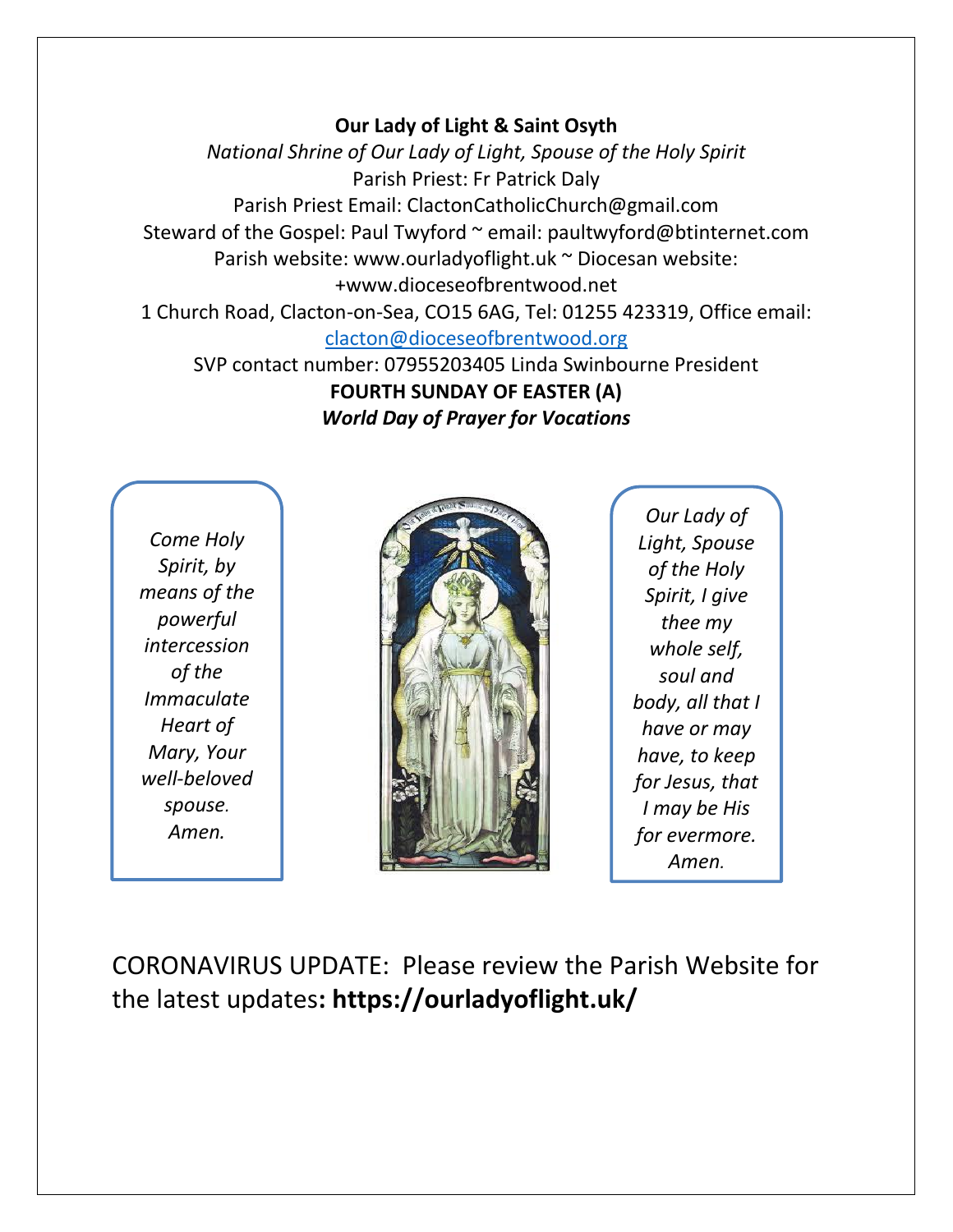This Sunday is 'World Day of Prayer for Vocations' or Good Shepherd Sunday. We pray for vocations to the Priesthood and for the personal vocation of every Christian. Jesus Christ is the Good Shepherd who lays down His life for His sheep. If you visit the Catacombs of Rome, you will see the ancient image of Christ painted by the early Christian Church. The image is not of a Cross but of a young man carrying a lamb round his neck – the Good Shepherd.

In the first reading from Acts, Peter tells the community to repent and be baptised in the name of Jesus Christ for the forgiveness of sin and the gift of the Holy Spirit. At our baptism, we become temples of the Holy Spirit; we become adopted Sons and Daughters of God; Jesus Christ places an indelible seal upon our souls. From that moment onwards, we belong to Christ – we become His sheep and He becomes our Shepherd. Whatever we do in our lives, even at times when we turn away from Christ, He stays by our side and quietly calls us to Him. At the most difficult times in our lives, in times of loss or suffering, He comes especially close to us. He even picks us up and carries us. We may not be fully aware of His presence in this life, but we will in the life to come.

In the First Letter of Peter, Peter tells a community that 'they have gone astray like sheep but now you have come back to the shepherd and guardian of your souls'. Jesus Christ is the guardian of our souls. He wishes to lead us to eternal life in the safety of heaven.

In the Gospel from John, Jesus tells us that He is the Shepherd of the flock and the gate of the sheepfold. He is the Way, the Truth and the Life and the only way to the Father. We are to know His voice and to follow Him. To follow Jesus, is to live our vocation in this life. Jesus shows us that to live life to the full is to live a life of service and love. Every Christian needs to ask, 'What does God want me to be? What are my gifts? How can I offer these gifts in the service of the wider community and to my own Christian community?' Our Christian communities can only grow and thrive when every member makes his or her contribution to the well-being of the whole. Vocations Sunday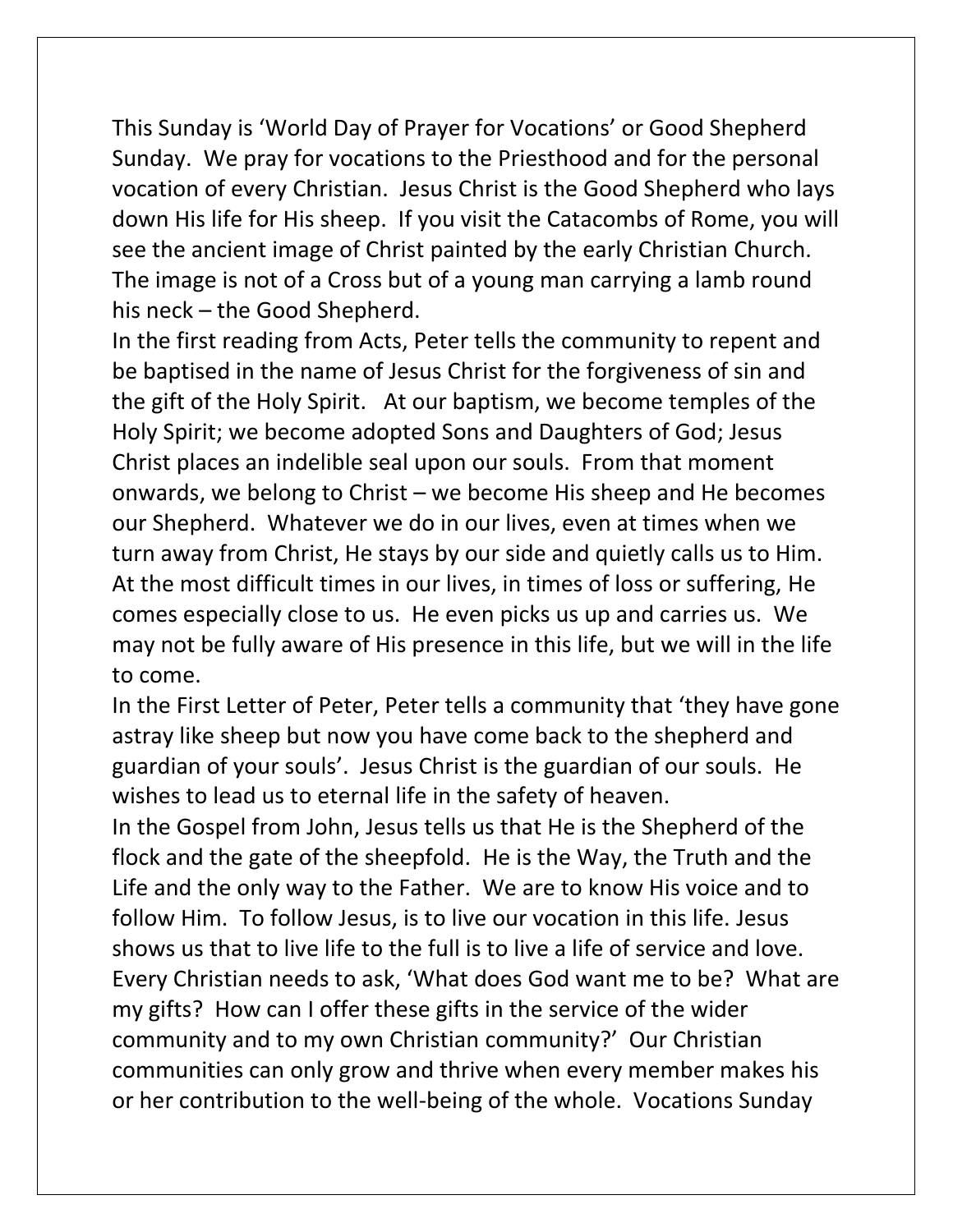challenges each one of us to reflect on how we personally are responding to the call that Jesus, the Good Shepherd, is making to each of us right now.

FUNERALS: The following funerals are taking place next week: Tuesday 5th May: Mary Flanagan Dec'd Wednesday 6<sup>th</sup> May: Hanna Mary McGrath Dec'd Please pray for the repose of their souls and for the support of their grieving families.

BISHOPS OF ENGLAND & WALES: visit the website <https://www.cbcew.org.uk/>for information on Mass streaming, latest news, prayer, useful links and the Coronavirus.

GOOD SHEPHERD SUNDAY: This Sunday is when we traditionally pray for vocations to the priesthood for our Diocese. Usually on Good Shepherd Sunday the seminarians travel to parishes to speak about vocations. This year, Michael Barwick, Jonathan Burden and Deacon Paschal Uche have recorded video messages. You can watch them with the following link: [https://www.youtube.com/playlist?list=PL1Gs\\_cDHv](https://www.youtube.com/playlist?list=PL1Gs_cDHv-pew1BupiuyitH8u37_8bWjU)[pew1BupiuyitH8u37\\_8bWjU](https://www.youtube.com/playlist?list=PL1Gs_cDHv-pew1BupiuyitH8u37_8bWjU)

We continue to have evenings for those who would like to enquire about a vocation to the priesthood. Please get in touch with Fr Mark Swires at [vocprom@dioceseofbrentwood.org](mailto:vocprom@dioceseofbrentwood.org) for more information. Please continue to pray for vocations to the priesthood and to the religious life and also that all of us may be able to hear what God is asking us to do. Visit: [https://www.brentwoodvocations.co.uk](https://www.brentwoodvocations.co.uk/)

## OFFERTORY COLLECTION / DONATIONS

Offerings can be made by standing order or electronic payments using the following details: **Bank Title: Catholic Church Clacton-on-Sea, Sort Code 401322, Account Number: 41020463** or by debit card using the donation button on our website. Members of the gift-aid scheme